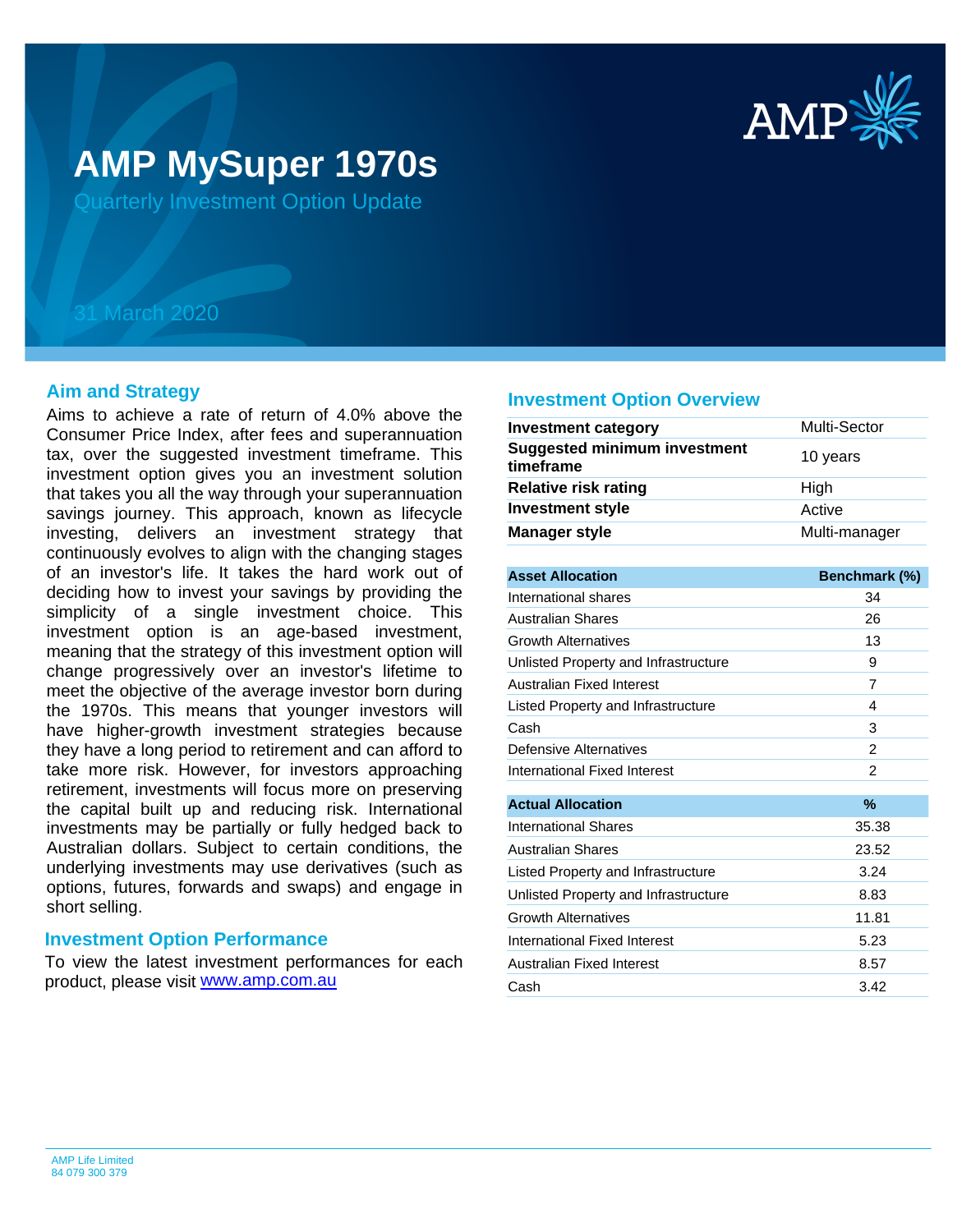## **Fund Performance**

AMP MySuper 1970s delivered a -11.7% return over the first quarter of 2020 as the world economy was brought to a standstill by the COVID-19 pandemic. Despite diversification and active management lessening the impact, the swiftness and severity of the disease all but erased the returns generated in 2019 as share markets fell sharply.

The start of the year saw concerns shift from trade and geo-politics to COVID-19 and its effect on the global economy. As infection rates and the number of countries impacted increased exponentially, the disease evolved from a primarily China-centric issue to a catalyst for global recession. In this environment, growth assets experienced extreme volatility and tight liquidity conditions. Despite record fiscal stimulus packages by global governments, and further rate cuts and quantitative easing by central banks to ease the economic impact, both developed and emerging market shares fell 20% and 19% respectively (in local currencies terms), with the Australian share market following suit. However, direct property and infrastructure assets reduced portfolio volatility as returns from direct assets are less sensitive to sharp market moves.

The outlook for 2020 has suffered greatly as the severity and duration of the pandemic remains unclear. Markets are likely to be volatile in the months ahead. AMP MySuper 1970s now has a below neutral exposure to shares. We have also increased exposures to defensive assets, such as cash, given the risk-adverse environment, while maintaining broad exposures to alternative assets such as direct property, infrastructure and hedge funds which allow us to manage portfolio risk in periods of share market volatility. It is important for members to remember that these market shocks do not last forever and to remain focussed on the long term.

## **Market Review**

The first quarter of 2020 began with the renewed conflicts between the US and Iran and the US-China trade tensions which were later resolved and share markets were encouraged by initial signs the global economy was improving. However, as March approached, the global surge in COVID-19 cases outside of China led to a pandemic. At the end of the quarter, despite the continued rise in new COVID-19 cases (especially in the US and Italy) and signs of a slowdown in global economic activity, share markets had a strong rebound in response to further announcements of unprecedented stimulus measures by governments and central banks.

The Federal Reserve reduced interest rates by a further 100 basis points to 0.00%–0.25% and commenced its quantitative easing. The US government announced the largest fiscal package, worth \$US2 trillion. The Bank of Canada lowered its overnight rate target to 0.75% and launched a credit facility program.

In Europe, the UK officially left the European Union on 31 January. The European Central Bank launched a new Pandemic Emergency Purchase Programme, worth €750 billion. The Bank of England lowered its Bank Rate further and launched a new substantial quantitative easing program whilst the UK government announced it credit guarantees.

In Asia, China's central bank announced a reduction in reserve ratios for banks. The Bank of Japan provided a significant liquidity injection and expanded its quantitative easing program.